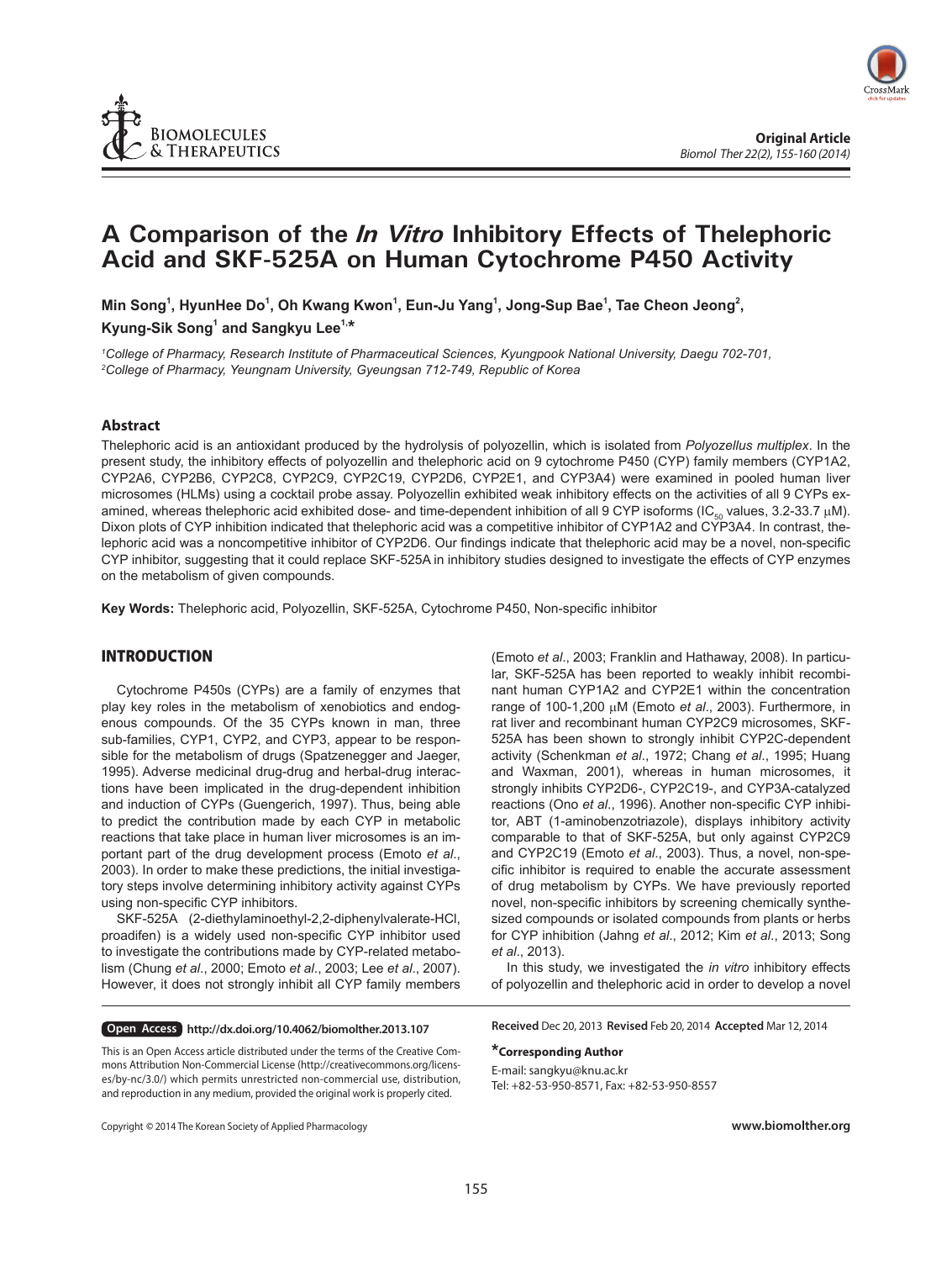

Fig. 1. Preparatory procedure and chemical structure of thelephoric acid.

CYP inhibitor to be used in drug metabolism screenings. Polyozellin is a terphenylquinone pigment isolated from *Polyozellus multiplex*, and thelephoric acid, which is prepared from polyozellin, is an antioxidant that inhibits *in vitro* prolyl endopeptidase activity (Hwang *et al*., 1997; Kwak *et al*., 1999). In the present study, we investigated whether polyozellin or thelephoric acid specifically inhibit the activities of 9 CYPs and compared the results obtained with those of SKF-525A.

# MATERIALS AND METHODS

#### **Chemicals**

Polyozellin was isolated from *Polyozellus multiplex* (Black chanterelle), and thelephoric acid was prepared from polyozellin (Fig. 1). Pooled human liver microsomes (HLMs) were obtained from BD Gentest (Woburn, MA, USA). Glucose-6 phosphate, *B*-NADPH, and glucose-6-phosphate dehydrogenase were purchased from Sigma (St. Louis, MO, USA). All other chemicals were of analytical grade and used as received.

## **Thelephoric acid preparation**

Polyozellin (160 mg) was isolated from the fruiting bodies of *Polyozellus multiplex* and added to 20 mL of 0.2 N HCl in 80% dioxane. The resulting mixture was then heated in a water bath at 50°C for 7 hours. The dark residue obtained by evaporation was repeatedly washed with MeOH and water, and the remaining black powder was dried in a vacuum desiccator and determined to be 109 mg of >98% pure thelephoric acid.

#### **Screening for inhibitory effects on CYP activities**

To investigate the inhibitory effects of polyzellin and thelephoric acid on the activities of CYPs, we used the cocktail assay described in the FDA guidance document for drug interaction studies (2006). In a total volume of 0.1 mL of 0.1 M potassium phosphate buffer (pH 7.4), the incubation mixture consisted of the following: 0.1 mg of HLMs, polyozellin or thelephoric acid (at concentrations ranging from 2-50 µM), cocktail probe substrates, a NADPH-generating system (NGS) composed of 0.1 M glucose-6-phosphate, 10 mg/mL *B*-NADPH, and 1.0 U/mL glucose-6-phosphate dehydrogenase. The probe substrates used are in listed in Table 1. The reaction mixture was pre-incubated for 5 min at 37°C prior to initiating the reaction by the addition of 0.15 mL NGS. After incubation for 60 min, the reaction was stopped by the addition of 100 µl of acetonitrile containing 0.1% formic acid and 10  $\mu$ g/mL of terfenadine in methanol (internal standard). After mixing and centrifuging at 13,000 g for 10 min, a 10- $\mu$ l aliquot

**Table 1.** Concentration-dependent inhibitory effects of thelephoric acid on CYPs in HLMs

|                  | $IC_{50}(\mu M)$                  |                                    |                 |
|------------------|-----------------------------------|------------------------------------|-----------------|
| hCYP<br>isoforms | Thelephoric acid                  |                                    |                 |
|                  | Pre-incubation<br>$0 \text{ min}$ | Pre-incubation<br>$15 \text{ min}$ | <b>SKF-525A</b> |
| CYP1A2           | 3.2                               | 2.1                                | >50             |
| CYP2A6           | 5.0                               | 2.1                                | >50             |
| CYP2B6           | 8.5                               | 2.6                                | 0.9             |
| CYP2C8           | 24.6                              | 6.9                                | 26.5            |
| CYP2C9           | 27.5                              | 10.0                               | 33.4            |
| CYP2C19          | 4.9                               | 2.8                                | 21              |
| CYP2D6           | 3.4                               | 2.5                                | 3.5             |
| CYP2E1           | 4.5                               | 2.8                                | >50             |
| CYP3A4           | 11.3                              | 3.2                                | 20              |

To determine the inhibitory effects of thelephoric acid on the activities of the 9 CYPs, HLMs (0.1 mg) were incubated with thelephoric acid (0.1  $\mu$ M, 0.25  $\mu$ M, 1  $\mu$ M, 2.5  $\mu$ M, 10  $\mu$ M, and 25  $\mu$ M) at 37°C for 60 min after pre-incubation for 0 min or 15 min, respectively. On the other hand, the inhibitory effects of SKF-525A on the activities of the CYPs were determined after pre-incubation for 20 min. The data shown are the means of duplicate experiments.

was injected onto a  $C_{18}$  column for LC-MS/MS analysis.

#### **Mechanism of inhibition of CYP1A2, CYP2D6, and CYP3A4 by thelephoric acid**

To investigate the mechanism of CYP inhibition by thelephoric acid, 0.2 mg of HLMs was pre-incubated with thelephoric acid (0.5-10  $\mu$ M) in 0.1 M potassium phosphate buffer (pH 7.4) for 0 min, 5 min, 10 min, or 20 min in the presence of NGS. Cocktail chemical substrates were then added and incubated for 60 min at 37°C.

To investigate the inhibition of CYP1A2, CYP2D6, and CYP3A4 by thelephoric acid, 0.1 mg of HLMs was incubated with the lephoric acid at 0  $\mu$ M, 1  $\mu$ M, or 5  $\mu$ M and the probe substrates in 0.1 M potassium phosphate buffer (pH 7.4) for 60 min. The following probe substrates were used:  $20 \mu M$ ,  $40 \mu M$  $\mu$ M, or 80  $\mu$ M of phenacetin for CYP1A2; 1.25  $\mu$ M, 2.5  $\mu$ M, or  $5.0 \mu$ M dextromethorphan for CYP2D6; and 0.625  $\mu$ M, 1.25  $\mu$ M, or 2.5  $\mu$ M midazolam for CYP3A4.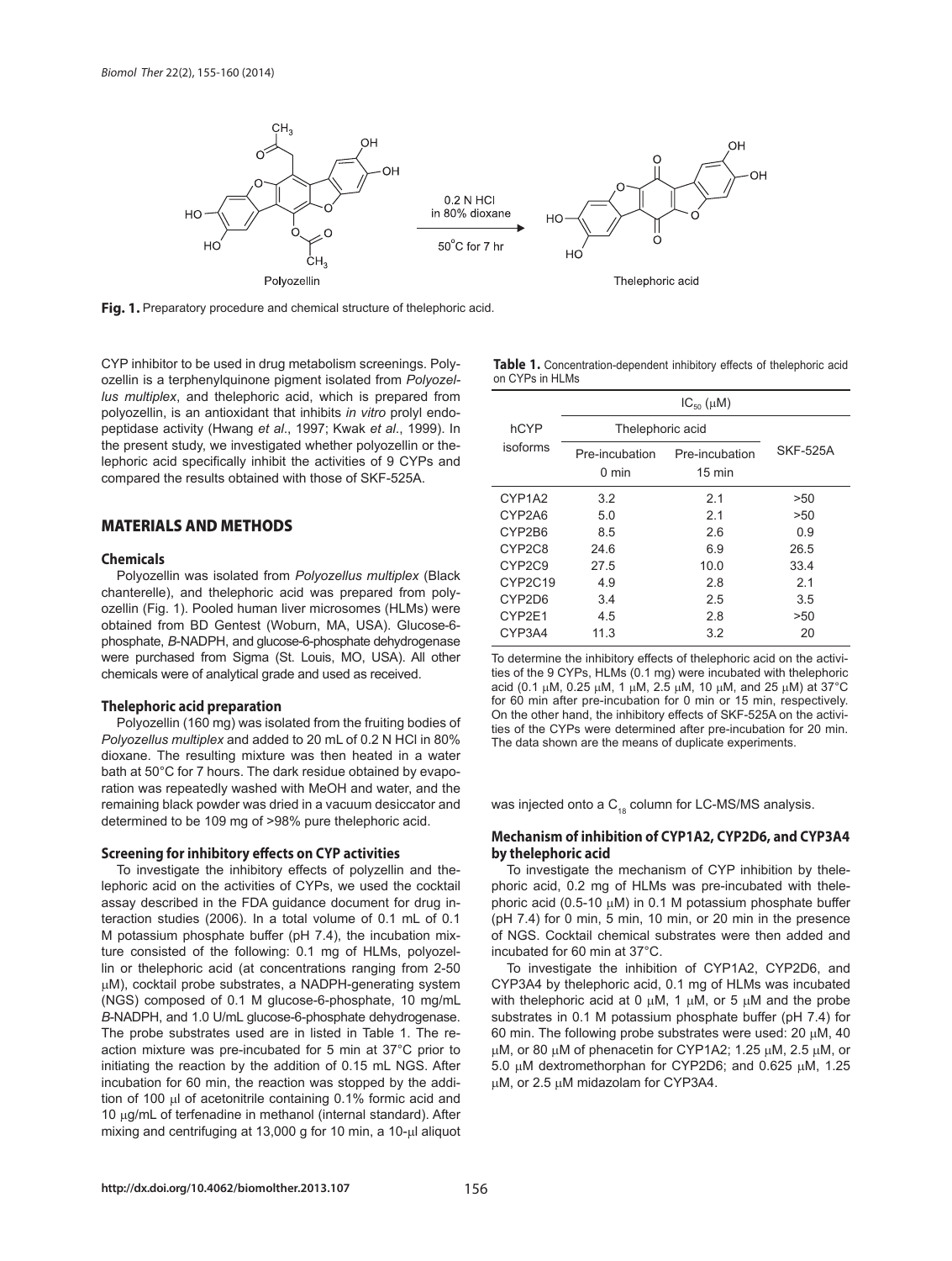

**Fig. 2.** Time- and concentration-dependent inhibition of human liver microsomal CYPs. Microsomal reaction mixtures were pre-incubated for 15 min without ( $\bullet$ ) or with thelephoric acid at 0.5 μM (o), 1 μM ( $\nabla$ ), 2.5 μM (Δ), or 10 μM ( $\bullet$ ). The results shown are the means of duplicate experiments.

## **Kinetic analysis**

 $IC_{50}$  values (the concentration of inhibitor causing a 50% inhibition of enzyme activity) were obtained by plotting percent activity versus log[I] concentration. Kinetic parameters were estimated by curve fitting using SigmaPlot (version 10.0, Systat Software, Inc.). All results were analyzed in duplicate.

#### **Instruments**

All measurements were performed using a tandem mass spectrometer in multiple reaction monitoring mode. LC-MS/ MS was conducted using an Accela™ LC system and a TSQ Vantage triple quadruple mass spectrometer (Thermo Fisher Scientific Inc., USA) equipped with an HESI-II electrospray ionization source. Chromatographic separation was performed on an Inertsil® ODS-3, 3-µm (2.1×150 mm, GL Science) column with a column temperature of 40°C and gas flow rate of 0.23 mL/min. The mobile phases used were LC-grade water containing 0.1% formic acid (A) and LC-grade acetonitrile containing 0.1% formic acid (B). A gradient of 100% A to 90% B over 15 min was used.

# RESULTS

Evaluations of drug metabolism by CYP enzymes are routinely performed during drug development, and SKF-525A and ABT are widely used to non-specifically inhibit CYP enzymes *in vitro*. However, although SKF-525A inhibits the activities of CYPs following metabolic-intermediate (MI) complex formation, it does not inhibit the activities of all CYPs in relation to drug metabolism (Emoto *et al*., 2003; Franklin and Hathaway, 2008). Therefore, a novel, non-specific inhibitor is required to enable the accurate assessment of drug metabolism by CYPs.

In the present study, we investigated the inhibitory effects of polyzollin and thelephoric acid on the activities of 9 CYPs and compared them to those of SKF-525A in HLMs. The inhibitory effects of polyozellin and thelephoric acid on the activities of common drug-metabolizing human CYP isoforms in pooled HLMs were determined using a cocktail probe assay. Assays with polyozellin concentrations ranging from 0-50  $\mu$ M that were incubated at 37°C for 60 min and only and weak inhibitory effects, whereas thelephoric acid strongly inhibited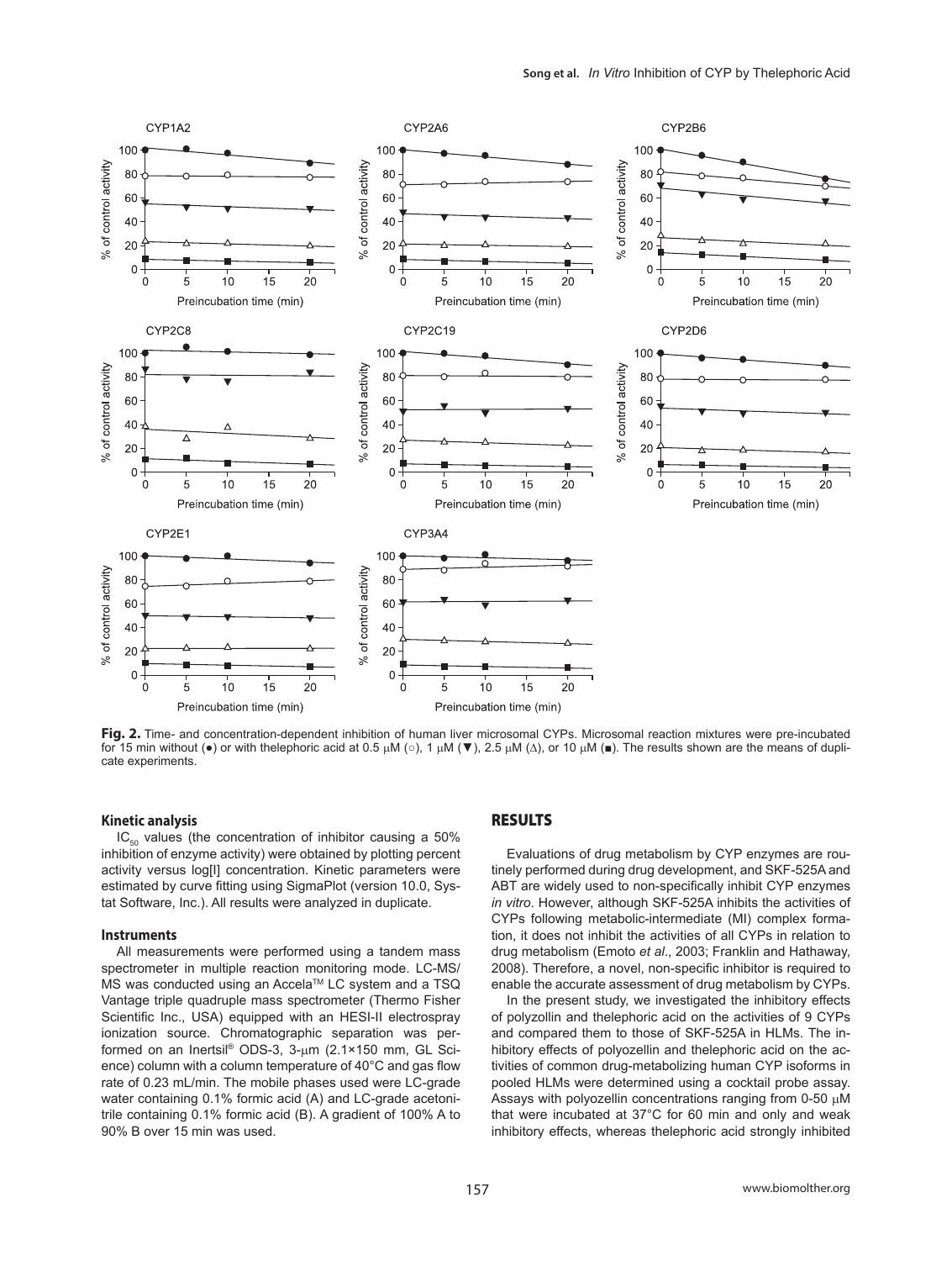all CYP-catalyzed probed enzymes in the following concentration-dependent manner: CYP1A2-catalyzed phenacetin *O*deethylase, CYP2A6-catalyzed coumarin 7-hydroxylase, CY-P2B6-catalyzed bupropion hydroxylase, CYP2C8-catalyzed amodiaquine *N*-deethylase, CYP2C9-catalyzed diclofenac 4′-hydroxylase, CYP2C19-catalyzed omeprazole 5-hydroxylase, CYP2D6-catalyzed dextromethorphan *O*-demethylase, CYP-2E1-catalyzed chlorzoxazone 6-hydroxylase, and CYP3A4 catalyzed midazolam 1-hydroxylase, respectively (Supplemental Table 1).

SKF-525A is the most commonly used non-specific CYP inhibitor in drug metabolism studies. To evaluate the inhibitory effects of thelephoric acid, we compared the  $IC_{50}$  values of thelephoric acid and SKF-525A with respect to the inhibition of the 9 CYPs in HLMs (Table 1). The  $IC_{50}$  values of thelephoric acid were determined after assays were incubated at 37°C for 60 min with and without pre-incubation with NADPH for 10 min. The  $IC_{50}$  values of SKF-525A were determined after preincubating HLMs for 20 min with NADPH because SKF-525A inhibits CYPs by forming MI complexes (Franklin and Hathaway, 2008). The IC<sub>50</sub> values of thelephoric acid were within the range of 3.2-33.7 µM (Table 1), whereas SKF-525A displayed only weak inhibitory effects on CYP-dependent activities within this concentration range. Thelephoric acid strongly inhibited the activities of all 9 tested CYP-catalyzed enzyme reactions, whereas SKF-525A exhibited selective inhibition. This experiment demonstrated that thelephoric acid is a more non-specific inhibitor of the 9 CYPs than SKF-525A in HLMs.

In addition, the  $IC_{50}$  shifts caused by the presence of NA-DPH and pre-incubation of all 9 CYP isoforms with thelephoric acid were investigated (Table 1). All  $IC_{50}$  values of samples pre-incubated with NADPH for 15 min were shifted to lower  $IC_{50}$  values. The  $IC_{50}$  value of thelephoric acid with CYP3A4 decreased 3.5-fold, and the thelephoric acid  $IC_{50}$  values with the CYP2C family also decreased 1.7-3.5 fold by pre-incubation with NADPH. Thelephoric acid was a stronger inhibitor of CYP2B6 after pre-incubation with NADPH.

We investigated the mechanism by which thelephoric acid inhibited the 9 CYP isoforms (CYP1A2, CYP2A6, CYP2B6, CYP2C8, CYP2C9, CYP2C19, CYP2D6, CYP2E1, and CY-P3A4) in pooled HLMs. CYP inhibition was determined by preincubating microsomal mixtures with NADPH at 37°C for 0-15 min. When HLMs were pre-incubated with NADPH, thelephoric acid strongly and dose-dependently inhibited the activities of 8 CYPs, with the exception of CYP2B6. These 8 CYPs were slightly inhibited in a time-dependent manner at high thelephoric acid concentrations (2.5  $\mu$ M and 10  $\mu$ M), whereas CY-P2B6-catalyzed bupropion hydroxylation was slightly inhibited in a time-dependent manner throughout this concentration range (Fig. 2).

In order to determine the mode of CYP inhibition by thelephoric acid in HLMs, we conducted a kinetic study on three CYP isoforms, CYP1A2, CYP2D6, and CYP3A4, because CY-P1A2 and CYP2D6 had the lowest  $IC_{50}$  values and CYP3A4 is known to be the major drug metabolizer. All three CYPs were strongly inhibited by thelephoric acid. Dixon plots were obtained for CYP1A2-catalyzed phenacetin *O*-deethylation, CYP2D6-mediated dextromethorphan *O*-demethylation, and CYP3A4-catalyzed midazolam 1-hydroxylation. The patterns of inhibition by thelephoric acid for these selected CYPs were competitive for CYP1A2 and CYP2D6, but non-competitive for CYP3A4 (Fig. 3).



Fig. 3. Dixon-plots for thelephoric acid inhibition of CYP1A2-catalyzed phenacetin *O*-deethylation with 20 μM (●), 40 μM (○), or 80 μM (▼) of phenacetin (A), CYP2D6-catalyzed dextromethorphan *O*-demethylation with 1.25 μM ( $\bullet$ ), 2.5 μM ( $\circ$ ), or 5.0 μM ( $\nabla$ ) dextromethorphan (B), and CYP3A4-catalyzed midazolam1-hydroxylation (C) with 0.625  $\mu$ M ( $\bullet$ ), 1.25  $\mu$ M ( $\circ$ ), or 2.5  $\mu$ M ( $\nabla$ ) midazolam in pooled HLMs. Reaction mixtures containing thelephoric acid at 0-10 μM were incubated for 60 min. The results shown are the means of duplicate experiments.

# **DISCUSSION**

In the present study, we compared the inhibitory effects of thelephoric acid and SKF-525A on the *in vitro* activities of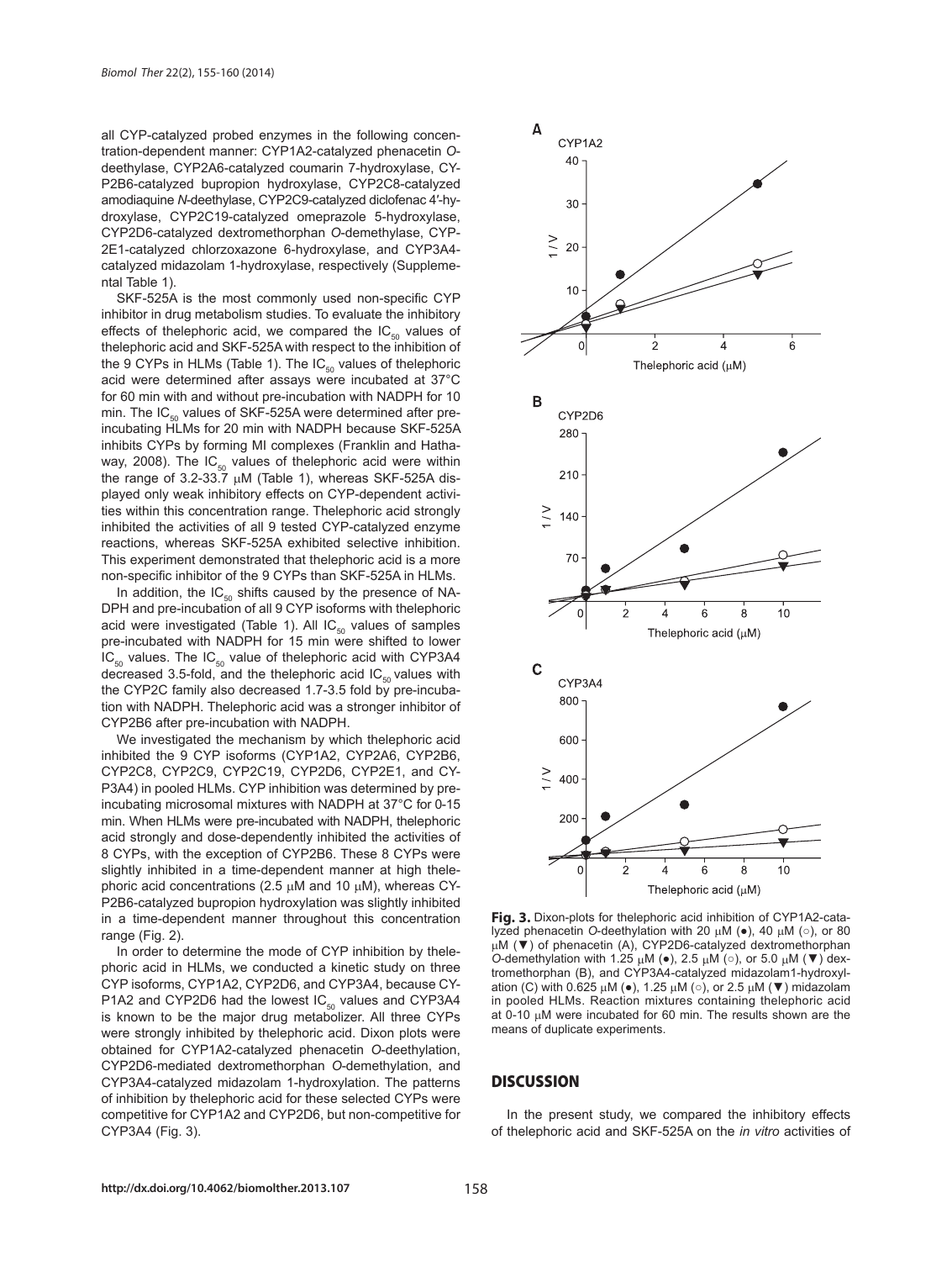CYPs. The study demonstrated that thelephoric acid strongly inhibits the 9 CYP isoforms examined (CYP1A2, CYP2A6, CYP2B6, CYP2C8, CYP2C9, CYP2C19, CYP2D6, CYP2E1, and CYP3A4) in HLMs competitively and/or noncompetitively *in vitro*. Thelephoric acid exhibited potent inhibitory effects on CYP1A2-, CYP2A6-, CYP2D6- and CYP2E1-catalyzed activities at concentrations less than 5  $\mu$ M of their IC<sub>50</sub> in HLMs. Based on weak  $IC_{50}$  shifts and dose-dependent inhibition, thelephoric acid was confirmed to be a competitive inhibitor of CYP1A2, CYP2A6 and CYP2E1. The pattern of the Dixon plot for CY-P1A2-catalyzed phenacetin *O*-deethylation indicated the competitive inhibition of thelephoric acid. In our study, thelephoric acid inhibition of CYP1A2-, CYP2A6- and CYP2E1-catalyzed reactions was at least 16-fold greater than by SKF-525A, although the inhibitory effect of thelephoric acid on CYP2D6 was comparable to that of SKF-525A. The weak inhibition of SKF-525A on these three CYPs has been previously reported (Emoto *et al*., 2003).

In fact, mostly all CYPs have to be inhibited by a non-specific inhibitor simultaneously to investigate the contribution of only one CYP on drug metabolism. CYP1A2 is one of the major CYPs that metabolizes various clinical drugs, procarcinogens, and endogenous compounds containing planar ring structures that can fit in the narrow and planar active site of CYP1A2 (Zhou *et al*., 2009). CYP2A6 prefers small-molecule substrates, suggesting that its active site is small; it actually has the second smallest active site cavity in CYP family (Yano *et al*., 2005; Di *et al*., 2009). CYP2D6 is one of the primary enzymes that metabolizes compounds containing a basic amine (Sridhar *et al*., 2012). CYP2E1 has the smallest active site cavity and contributes to the metabolism of small molecules, such as ethanol (Porubsky *et al*., 2008). In our study, thelephoric acid was observed to competitively inhibit CYP1A2, CYP2A6, CYP2D6, and CYP2E1, respectively. However, these four CYPs had active sites of different structures, which could not accommodate thelephoric acid. Therefore, thelephoric acid does not share the same substrate-binding site compared to other molecules that fit the classical competitive inhibition model. Instead, the steric hindrance of thelephoric acid may lead to the sharing of a common binding group or induce a conformational change of substrate binding sites within the enzyme.

CYP2B6-, CYP2C8-, CYP2C9-, and CYP2C19-catalyzed reactions were inhibited by thelephoric acid in HLMs. However, although the  $IC_{50}$  values of thelephoric acid were reduced 2fold by pre-incubation with NADPH, this reduction may not have been due to mechanism-based inhibition. Based on the dose-dependent inhibitory effects of thelephoric acid on 5 CYP isoforms, CYP inhibition by thelephoric acid may occur via a mixed mode. Furthermore, thelephoric acid also exhibited potent inhibitory effects on CYP2C19- and CYP2D6-catalyzed reactions, similar to those of SKF-525A. The  $IC_{50}$  shift observed when assays were pre-incubated with NADPH may be related to the formation of active metabolites from thelephoric acid metabolism in HLMs, which include various metabolic enzymes, such as CYP, flavin-monooxygenase, and reductases. The results suggested potential inhibitory effects by the metabolic activation of thelephoric acid, but these were not the predominant effects during inhibition. When thelephoric acid was pre-incubated without NADPH in HLMs, time-dependent inhibition was not observed (Fig. 2). The nature of the inhibition of CYP2B6, CYP2C8, CYP2C9, CYP2C19, and CYP2D6 by thelephoric acid best fit mixed-mode inhibition.

Thelephoric acid also inhibited CYP3A4-catalyzed midazolam 1-hydroxylation in HLMs. The Dixon plot of thelephoric acid with CYP3A4 corresponded to non-competitive inhibition. Thelephoric acid showed strong dose-dependent inhibition and slight time-dependent inhibition of CYP3A4 at a relatively high concentration of 10  $\mu$ M. Thelephoric acid also inhibited the CYP3A4-catalyzed reaction 6-fold more than SKF-525A after pre-incubating HLMs with NADPH for 20 min. Therefore, these Dixon plots and  $IC_{50}$  shifts demonstrate that thelephoric acid is a mixed-mode inhibitor of CYP3A4.

Based on the dose-dependent nature of the inhibitory effects of thelephoric acid, the slight  $IC_{50}$  shift caused by preincubation, and the shape of its Dixon plot, we conclude that thelephoric acid is a mixed-mode nonspecific inhibitor of CYPs. Our results suggest that thelephoric acid could be used, instead of SKF-525A, as a novel non-specific inhibitor of *in vitro* drug metabolism in HLMS.

#### ACKNOWLEDGMENTS

This study was supported by a grant from the Korean Health Technology R&D Project, Ministry of Health & Welfare, Republic of Korea (Grant no. A112026) and the National Research Foundation of Korea (NRF) grant funded by the Korean government (MEST; Grant no. 2012-028835).

## **REFERENCES**

- Chang, T. K., Chen, G. and Waxman, D. J. (1995) Modulation of thiotepa antitumor activity in vivo by alteration of liver cytochrome P450-catalyzed drug metabolism. *J. Pharmacol. Exp. Ther.* **274**, 270-275.
- Chung, W. G., Park, C. S., Roh, H. K., Lee, W. K. and Cha, Y. N. (2000) Oxidation of ranitidine by isozymes of flavin-containing monooxygenase and cytochrome P450. *Jpn. J. Pharmacol.* **84**, 213-220.
- Di, Y. M., Chow, V. D., Yang, L. P. and Zhou, S. F. (2009) Structure, function, regulation and polymorphism of human cytochrome P450 2A6. *Curr.Drug Metab.* **10**, 754-780.
- Emoto, C., Murase, S., Sawada, Y., Jones, B. C. and Iwasaki, K. (2003) In vitro inhibitory effect of 1-aminobenzotriazole on drug oxidations catalyzed by human cytochrome P450 enzymes: a comparison with SKF-525A and ketoconazole. *Drug Metab. Pharmacokinet.*  **18**, 287-295.
- Franklin, M. R. and Hathaway, L. B. (2008) 2-Diethylaminoethyl-2,2-diphenylvalerate-HCl (SKF525A) revisited: comparative cytochrome P450 inhibition in human liver microsomes by SKF525A, its metabolites, and SKF-acid and SKF-alcohol. *Drug Metab.Dispos.* **36**, 2539-2546.
- Guengerich, F. P. (1997) Role of cytochrome P450 enzymes in drugdrug interactions. *Adv. Pharmacol*. **43**, 7-35.
- Guidance for Industry Drug interaction Studies Study Design, Data Analysis, and Implications for Dosing and Labeling (2006). Available at: <http://www.fda.gov/cder//guidance>.
- Huang, Z. and Waxman, D. J. (2001) Modulation of cyclophosphamide-based cytochrome P450 gene therapy using liver P450 inhibitors. *Cancer Gene Ther.* **8**, 450-458.
- Hwang, J. S., Song, K. S., Kim, W. G., Lee, T. H., Koshino, H. and Yoo, I. D. (1997) Polyozellin, a new inhibitor of prolyl endopeptidase from Polyozellus multiplex. *J. Antibiot.* (Tokyo) **50**, 773-777.
- Jahng, Y., Kwon, O. K. and Lee, S. (2012) In vitro inhibitory effect of luotonin A on human CYP1A. *Arch. Pharm. Res.* **35**, 2199-2203.
- Kim, H., Choi, H. K., Jeong, T. C., Jahng, Y., Kim, D. H., Lee, S. H. and Lee, S. (2013) Selective inhibitory effects of mollugin on CYP1A2 in human liver microsomes. *Food Chem. Toxicol.* **51**, 33-37.